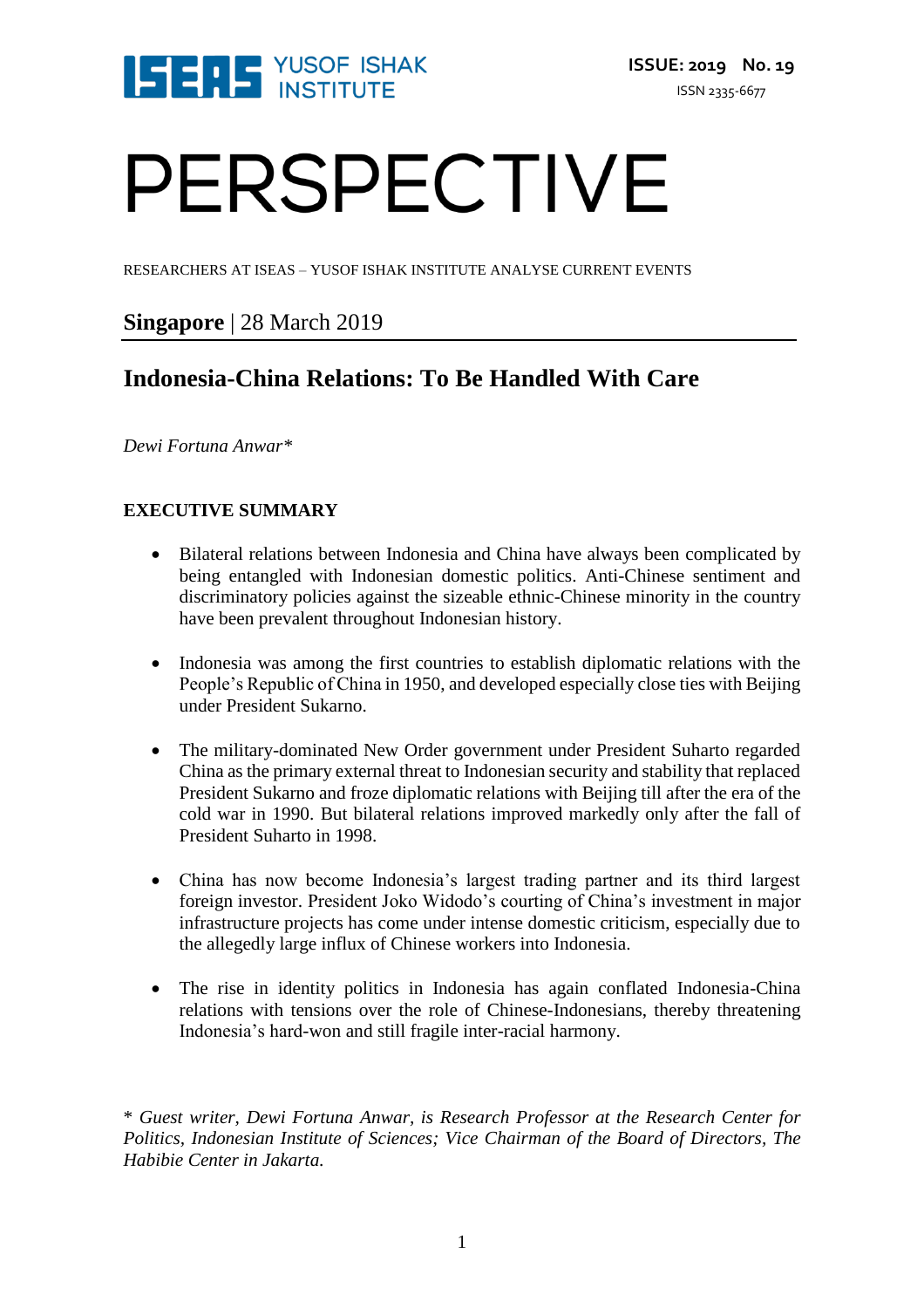

#### **INTRODUCTION**

Jakarta-Beijing relations have always been complicated since diplomatic ties were first established in 1950, and more than with any other country, relations with China to a lesser or greater degree continue to impinge on domestic affairs, due among other reasons to the significant influence of Chinese-Indonesians. Domestic dynamics tend to serve as the primary drivers of Indonesia's foreign policy, and currently both elite and public opinions are divided over the rise of China, which is seen as both a threat and an opportunity.<sup>1</sup> The increasingly close economic relations between Indonesia and China, particularly under President Joko Widodo, have come under growing domestic criticism, and are in the runup to the April 2019 presidential election also becoming more politicised.

#### **DRAWING LESSONS FROM THE PAST**

Indonesia was among the first countries to accord recognition to the People's Republic of China (PRC) soon after its formation on 1 October 1949. Jakarta and Beijing established diplomatic relations on 13 April 1950, while all the western developed countries and their allies, under the aegis of the United States, continued to recognise the Republic of China with its capital in Taipei well into the  $1970s<sup>2</sup>$  From the beginning, Indonesia had adhered to a "One-China" policywith its capital in Beijing, a policy that was sustained even when Indonesia later froze diplomatic relations with China.

President Sukarno's foreign policy was shaped by his strong opposition to neocolonialism and imperialismwhich he regarded as directly threatening Indonesia. . The covert support given by both the British and the United States to the PRRI/Permesta regional rebellions in 1958 only reinforced Sukarno's threat perception. <sup>3</sup> The formation of the Federation of Malaysia, which included the British North Borneo territories and Singapore, was regarded by Sukarno as part of the British ploy to retain influence and encircle Indonesia.<sup>4</sup> The PRC was one of the few countries that supported Indonesia's *Konfrontasi* or confrontation against the newly formed Federation of Malaysia from 1963 till the fall of Sukarno in 1965. This led to the establishment of the Jakarta-Beijing axis.

The Indonesian army, which had become increasingly involved in politics under Sukarno's "Guided Democracy" (1959-1965),<sup>5</sup> mostly deferred to Sukarno on matters relating to foreign policy. The confrontation against Malaysia, however, which benefitted the Indonesian Communist Party (PKI), and brought Jakarta ever closer to Beijing, greatly alarmed the army leadership. The heightened competition between the Army and the PKI to succeed the ailing President Sukarno came to a head with the murder of several senior generals in the late hours of 30 September 1965. The event, which came to be known as the *Gestapu* affair, was alleged to have been carried out by the PKI with the backing of China in an attempt to seize the initiative. In the counter-coup that followed President Sukarno was forced out of power by the Army under General Suharto, while the PKI was banned and its followers either killed or jailed.<sup>6</sup> The PRC, whom the Army accused of supplying arms to the PKI, was regarded as the primary threat to Indonesian security and political stability. The military-dominated New Order government froze Indonesia's diplomatic relations with China on 30 October 1967 and kept them that way for over two decades.<sup>7</sup>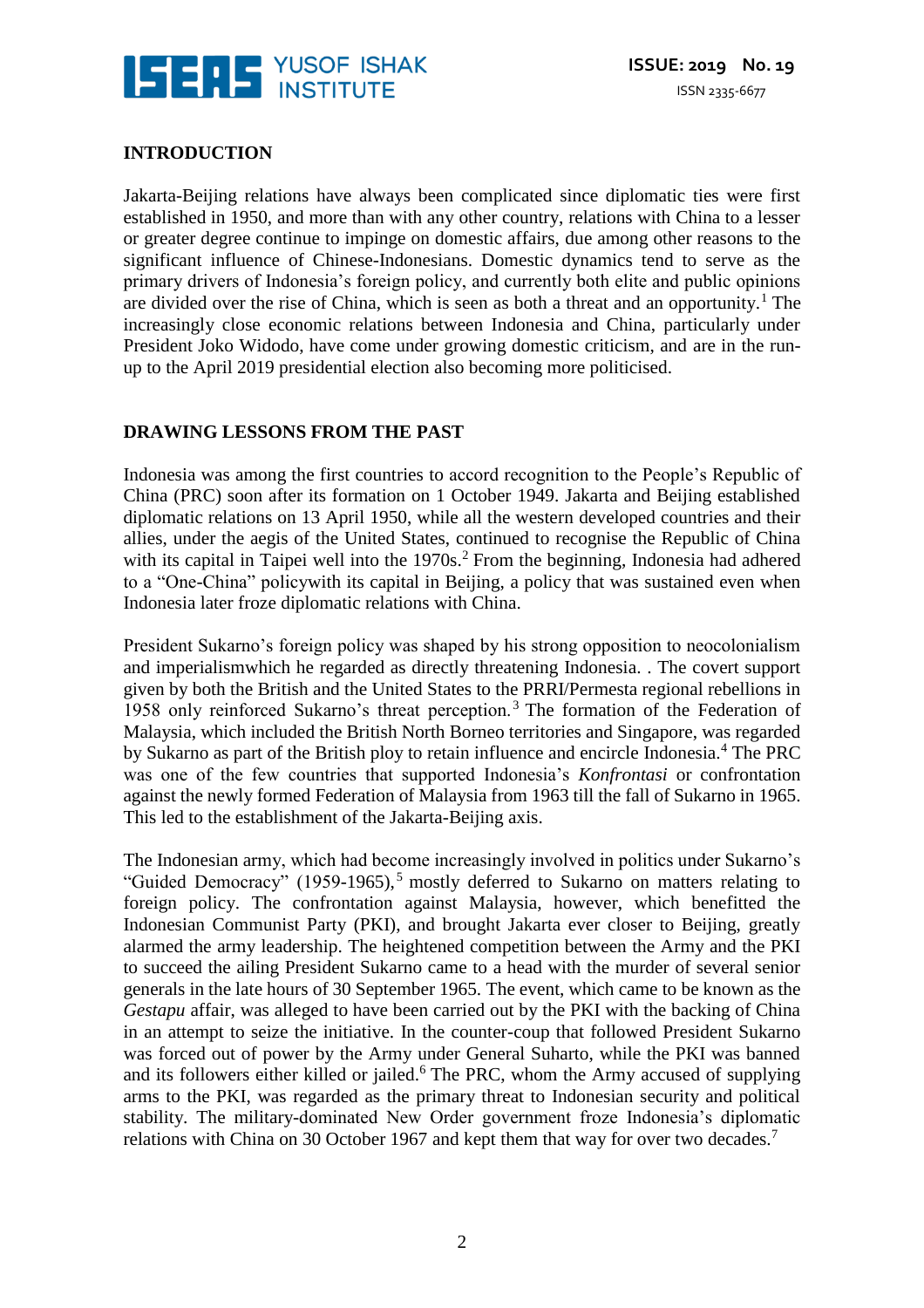

The position and role of the PKI were not the only thorny issues that marred early relations between Jakarta and Beijing. The sizeable presence of Overseas Chinese or *Tionghoa* in Indonesia, who have played a critical role in the economy since the colonial period, has often attracted distrust and jealousies from the indigenous communities. Efforts by successive governments in Beijing to mobilise support from Overseas Chinese made the latter's loyalty to their respective host countries come even more under suspicion, including in Indonesia.

Anti-Chinese sentiments remained high among large sections of the indigenous population, even as Indonesia's relations with China grew increasingly closer during the Guided Democracy era. In 1959 the Indonesian government introduced Government Regulation No. 10 (PP 10) which prohibited aliens from engaging in retail trade in rural areas effective from 1 January 1960, a move clearly aimed at curtailing the activities of ethnic Chinese in Indonesia. Even more drastic, in 1960 the West Java military commander banned alien Chinese from residing in that area. Beijing sent ships to repatriate an estimated 102,000 ethnic Chinese who decided to leave Indonesia as the result of these regulations.<sup>8</sup>

Throughout the New Order period, people of ethnic Chinese descent were forced to assimilate completely into the local cultures, and were forbidden from publicly expressing their Chinese heritage. At the same time, the New Order government gave special economic privileges to a few major ethnic Chinese conglomerates. Thus, the monopolistic practices and crony-capitalism under the increasingly corrupt and repressive New Order regime again led to rising anti-Chinese sentiment. Anti-Suharto demonstrations in the midst of the Asian financial crisis in 1998 were marked by anti-Chinese racial riots in many parts of the country.

Indonesia only resumed full diplomatic relations with the PRC on 8 August 1990, well over a decade after the United States and China established relations on 1 January 1979. The end of the Cold War and the diminished threat of communism, combined with China's modernisation policy which had accelerated its economic progress, persuaded the Suharto government to re-engage with Beijing. Strategic considerations also played an important role in Jakarta's drive to resume diplomatic relations with Beijing, for it could not afford to continue to ignore a large power such as China with its growing influence in regional affairs.

The New Order government's re-embrace of China, however, remained highly cautious. While communist supporters in Indonesia had been decimated and communism as an ideology banned, the paranoia about the possible rise of communism had not completely disappeared. This was especially true among the intelligence community and Islamic groups who continued to have reservations about resuming direct ties with China. Smaller and medium-scale indigenous business groups were also apprehensive that closer economic relations with China would mostly benefit local ethnic Chinese businesses.

#### **JAKARTA-BEIJING RELATIONS SINCE 1998**

More serious efforts to foster closer cooperation with China began to take place in the post-Suharto period, which also went hand in hand with the domestic policies of ending the discriminatory practices against the *Tionghoa* community, which were seen as part of Indonesia's democratisation and new commitment to protect the civil and political rights of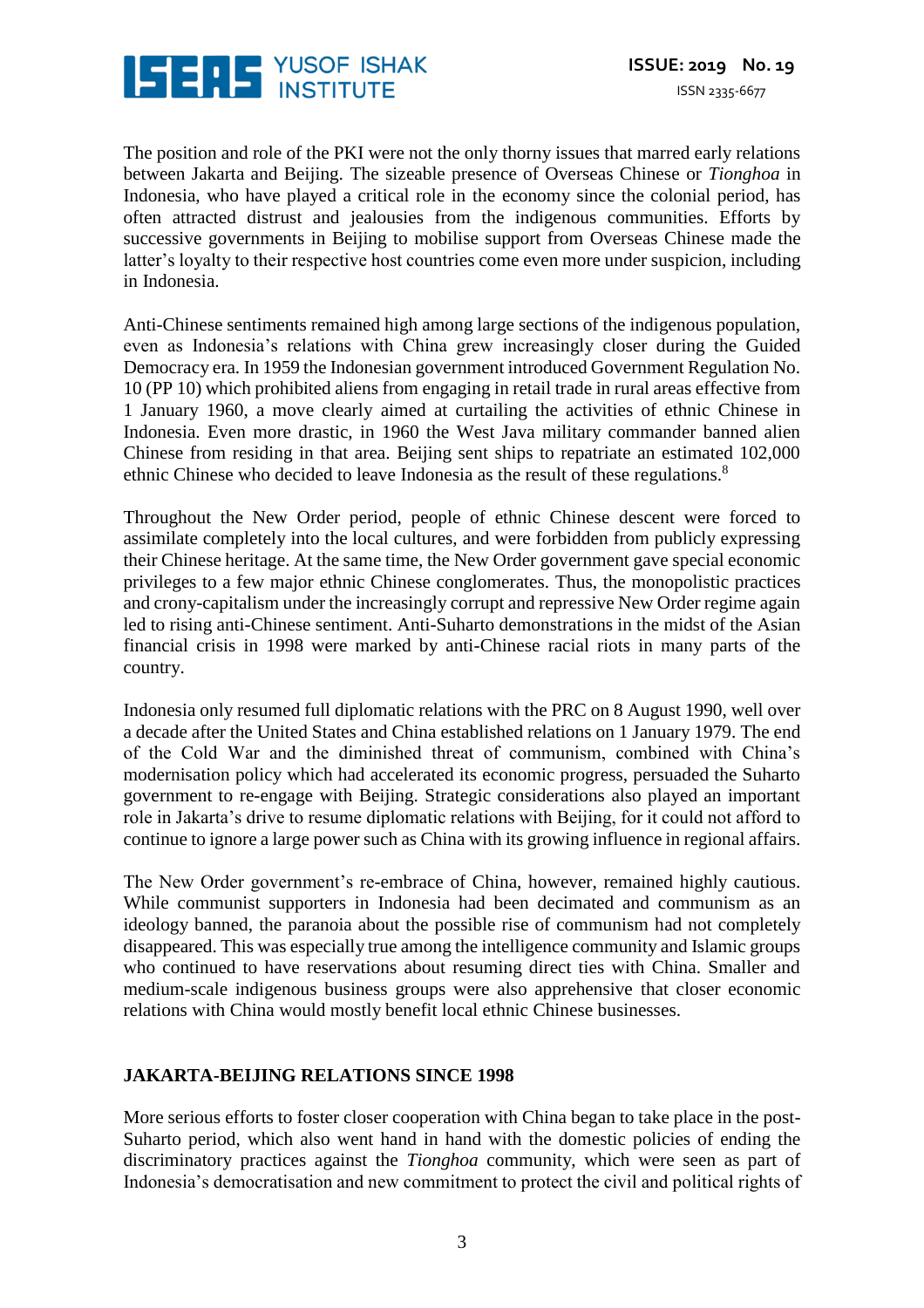

all its citizens. China's friendly policy towards ASEAN in general, including towards Indonesia, throughout the 1997-1998 Asian financial crisis earned the country the goodwill of the policy-makers in Jakarta. The fact that Beijing's official reaction to the 1998 anti-Chinese riots in Indonesia was relatively muted, regarding them as purely Indonesian domestic affairs, also added to Jakarta's increasingly warm attitude towards China. Beijing's quick support for Indonesia in the aftermath of the 26 December 2004 tsunami in Aceh further enhanced positive sentiments towards China as a whole.<sup>9</sup>

Indonesia-China relations began to grow closer under President Abdurrahman Wahid (20 October 1999-23 July 2001). As the daughter of Sukarno, President Megawati Sukarnoputri (23 July 2001-20 October 2014) was also able to add a more personal touch to Jakarta-Beijing relations. Bilateral relations were elevated to an even higher level during President Susilo Bambang Yudhoyono's two-term tenure (20 October 2004-20 October 2014). The two countries signed a Strategic Partnership in April 2005 during Chinese President Hu Jintao's state visit to Indonesia to attend the 50<sup>th</sup> anniversary commemoration of the 1955 Bandung Conference. In a meeting in Jakarta in October 2013, President Yudhoyono and President Xi Jinping elevated Indonesia-China relations to the level of a Comprehensive Strategic Partnership.

Indonesia-China relations have flourished at both the government-to-government and people-to people levels with significant increases in two-way trade and tourism. Two-way trade increased from a total of USD 8.705 billion in 2005, slightly in favour of Indonesia, to USD 48.229 billion in 2015 with Indonesia incurring ever larger deficits, which in 2015 amounted to around USD 14.1 billion.<sup>10</sup> China has now replaced Japan as Indonesia's largest trading partner. Indonesia also began to look to China for investment in infrastructure projects, such as roads, bridges, and power plants. China is now Indonesia's third largest foreign investor after Singapore and Japan.

Despite the increasingly close bilateral relations between Jakarta and Beijing, however, Indonesia continues to harbour reservations signifying its deep-seated ambivalence towards China and has avoided being too closely identified with  $China<sup>11</sup>$ . China's increasingly assertive policy in the South China Sea since 2009 has reinforced concerns about whether China's rise will continue to be peaceful, especially in light of Beijing's perceived role in undermining ASEAN's unity. ASEAN's failure to issue a joint communique at its summit in Phnom Penh in 2012 for the first time in history, over a disagreement about a statement regarding the South China Sea, was widely known to be caused by Beijing's influence on Cambodia.

While the government is more concerned about the implications of China's rise on regional security, the wider population has tended to be more worried about the impact of China's economic intrusion on their livelihoods. They have felt increasingly threatened by the flooding of cheap, often illegal, goods from China. Prior to the full implementation of the ASEAN-China Free Trade Area Agreement (ACFTA) in January 2010, there were pressures on the Indonesian government from the business community and civil society to pull out of the agreement or renegotiate its terms with Beijing.<sup>12</sup>Indonesia's consistently widening trade deficits with China, as well as concerns about de-industrialisation and loss of jobs became more acute, reinforcing the general scepticism about the benefits of the ACFTA for the Indonesian economy.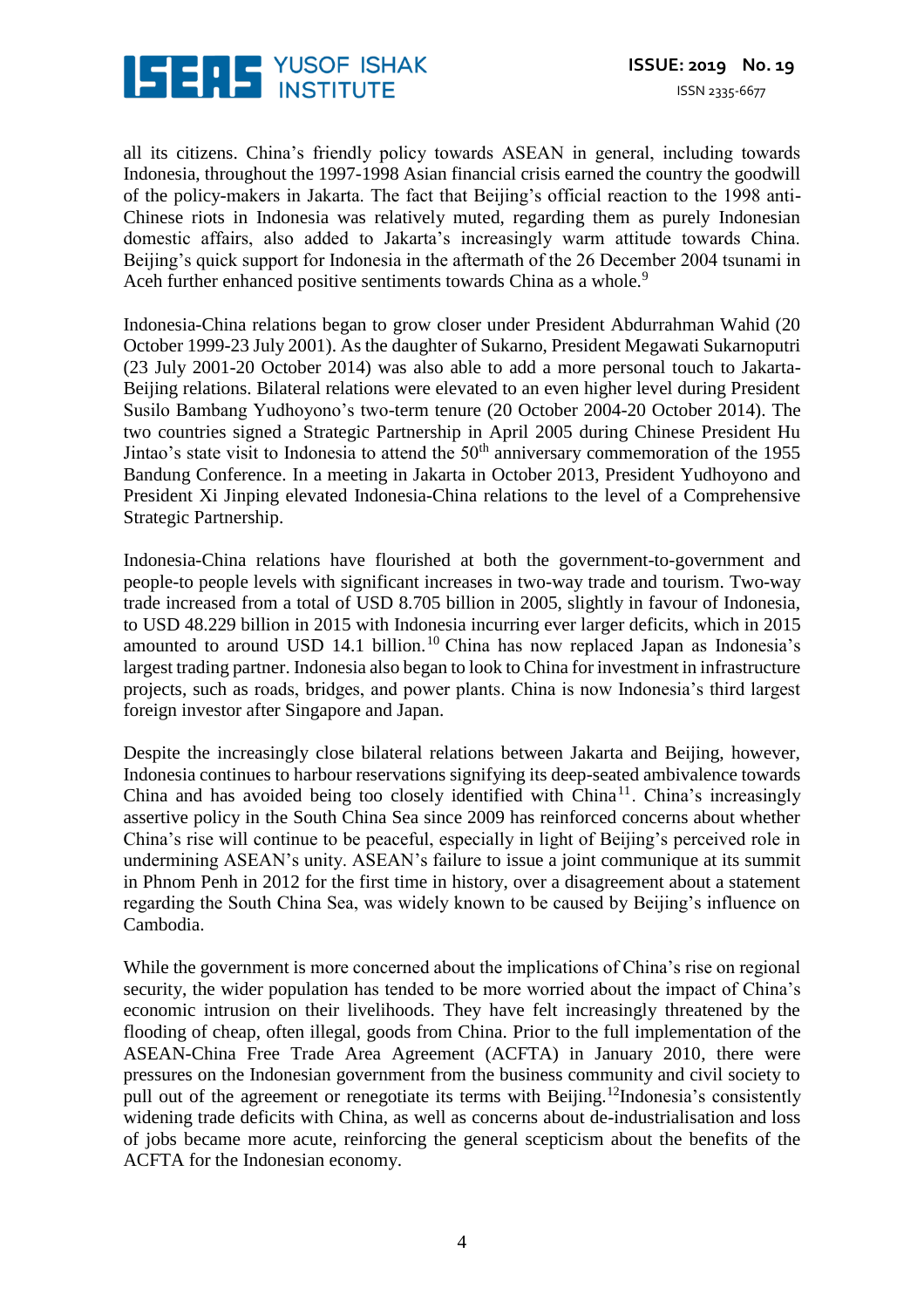

Although the Indonesian public blamed the government for not sufficiently informing them about the ACFTA, and for not protecting Indonesian producers from the influx of cheap Chinese products, throughout the Yudhoyono period Indonesia's economic relations with China did not become a divisive political issue. Nor was Yudhoyono, better known for his "one million friends and zero enemies" foreign policy, seen as being too pro-China.

A marked change seems to have occurred in public attitude towards Indonesia's ever closer economic relations with China since President Joko Widodo, popularly known as Jokowi, took office in October 2014. Growing criticisms about the various negative impacts of China's economic roles in Indonesia are now often accompanied by charges against Jokowi himself. While most of the criticism from foreign policy observers focused on the wider security implications of Indonesia's increasing dependence on China's investment, particularly on the constraint this has imposed on Indonesia to respond more decisively to developments in the South China Sea,<sup>13</sup> the general public has raised increasing concerns about the extent and nature of China's penetration of the Indonesian economy.

Jokowi has made infrastructure development one of his priorities during his presidential campaign, which he has pursued in earnest since taking office. Insufficient infrastructures have long been a problem in Indonesia, reducing Indonesia's economic competitiveness and widening the socioeconomic gap between the more developed western part of Indonesia with the eastern part of the country. China has become a favoured source of funding for the Jokowi government's ambitious infrastructure development. Indonesia has joined the China-led Asian Investment Infrastructure Bank (AIIB) and designated a number of areas as part of the BRI.

Projects funded by loans from China are usually built by Chinese firms employing large numbers of workers brought from China. This has become fodder for negative campaigns against the government in general and Jokowi in particular. In social media, hoax news proliferated, particularly before the 2017 Jakarta gubernatorial election, about the influx of up to 10 million Chinese illegally entering the country, among others allegedly to vote for the ethnic Chinese incumbent governor, Basuki Tjahaja Purnama (Ahok), who had served as Vice Governor when Jokowi was the Governor of Jakarta and who was thus closely identified with the latter.

While social media rumours about the 10 million illegal Chinese presence could easily be shown to be fabricated, concerns about the large numbers of blue-collar Chinese workers employed by Chinese companies, both officially registered and unregistered, have also been raised by the mainstream media. For example, on 15 November 2017, *The Jakarta Post* published a series of reports about the development of an industrial park in Morowali, Central Sulawesi, which was managed by a Chinese joint venture, PT Indonesia Morowali Industrial Park (IMIP). The titles of the articles which include "Morowali: a tale of China's grip on rich region" and "Anti-Chinese spectre raises head in C. Sulawesi regency", spoke for themselves. Periodic media reports about the presence of both legal and illegal workers from China have kept these issues alive.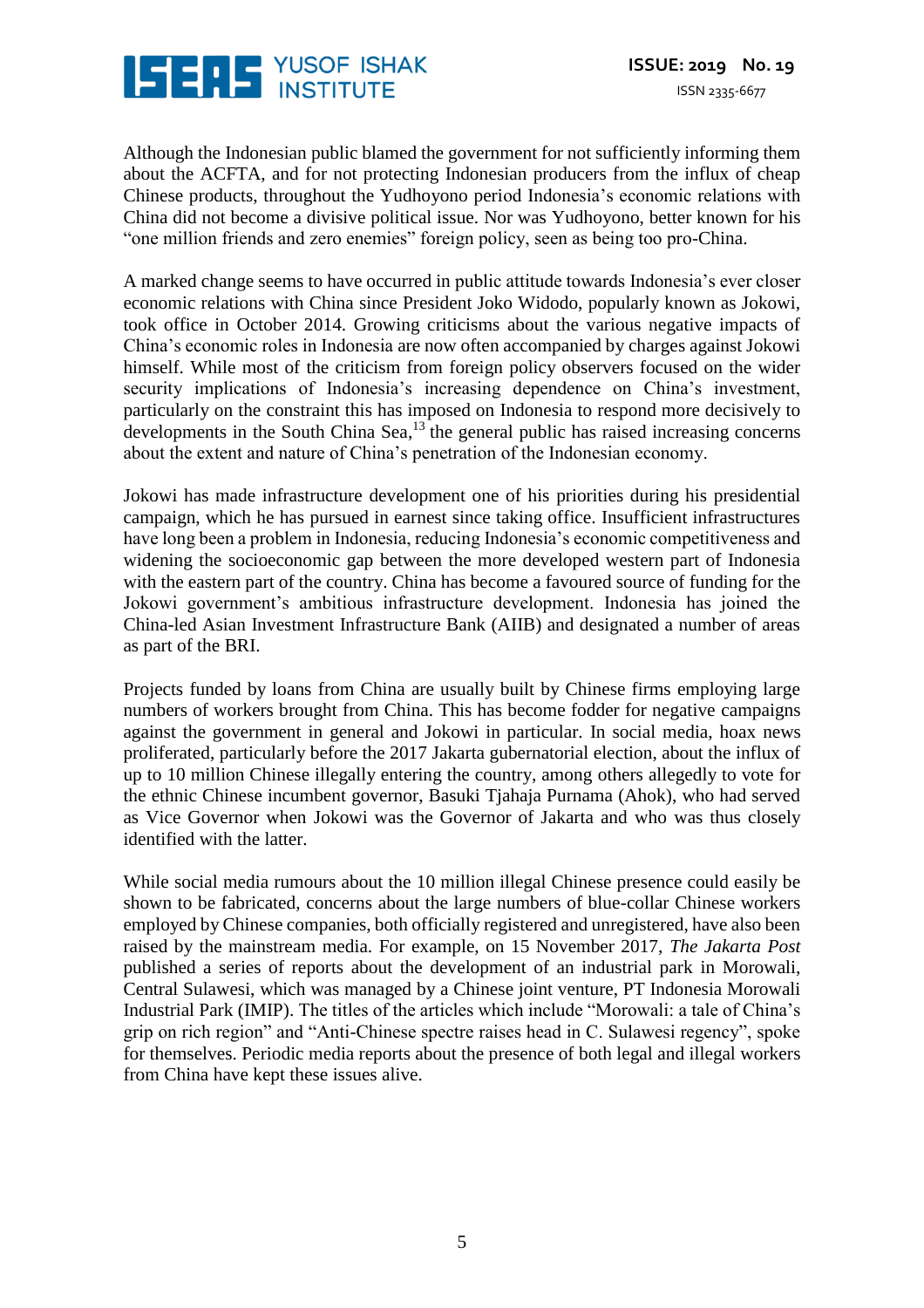

#### **CONCLUSION**

 $\overline{a}$ 

The sharp swing in Indonesia's policy from Sukarno's Jakarta-Beijing axis to Suharto's total freezing of relations with China throughout most of the New Order period was mainly caused by sharp differences in perceptions about threats and priorities between these two leaders and the forces that supported them. While the full rapprochement between Jakarta and Beijing in the post-Suharto period is to be welcomed and should be nurtured, it must be noted that these relations are becoming increasingly contested. President Joko Widodo has come under increasing criticism for not sufficiently protecting Indonesia's wider national interests in his drive to attract foreign investment from China.

The rise in identity politics, which gathered momentum during the gubernatorial electoral campaign in Jakarta in late 2016 when the popular incumbent, Basuki Tjahaja Purnama, an ethnic Chinese and a Christian, was the target of large-scale demonstrations by Islamic groups who accused him of blasphemy against Islam, have again to a certain extent conflated Indonesia-China relations with domestic political competitions for power. In the run-up to the presidential election in April 2019, President Joko Widodo has become a target of massive black campaigns in the social media accusing him of being a hand-maiden of both China's and local *Tionghoa*'s interests. <sup>14</sup> Although so far Jokowi's popularity has not been too affected by the various allegations made against him, including the patently false rumours that his family were members of the PKI and of Chinese descent, there are real concerns that in the increasingly charged political climate, the rise in anti-Chinese sentiments may again be manipulated for political purposes. Great care must, therefore, be taken to address all the issues that have arisen in Indonesia-China bilateral relations, for if left unattended they may jeopardise all the gains that have been made, including Indonesia's hard-won and still fragile inter-racial harmony.

<sup>&</sup>lt;sup>1</sup> See Johanes Herlijanto, "How the Indonesian Elite Regards Relations with China". *Perspective*, Issue: 2017 No. 8. Singapore: ISEAS, 10 February 2017.

<sup>2</sup>Anak Agung Gde Agung, *Twenty Years Indonesian Foreign Policy, 1945-1965*. The Hague: Mouton, 1973.

<sup>3</sup> See John Legge, *Sukarno: A Political Biography*. London: Penguin Press, 1972

<sup>4</sup> J.A.C. Mackie, *Konfrontasi: The Indonesia-Malaysia Dispute, 1963-1966.* Kuala Lumpur: Oxford University Press, 1974.

<sup>5</sup> See Harold Crouch, *The Army and Politics in Indonesia*. Ithaca and London: Cornell University Press, 1978.

<sup>&</sup>lt;sup>6</sup> This episode of Indonesian history has continued to generate great controversy, with a number of scholars arguing that the Gestapu affair was an internal army affair, not one that was masterminded by the PKI, while others supporting the official New Order version of the event. Since the fall of Suharto, a number of Indonesian scholars have also published their research on the subject, but questions about who were ultimately responsible for the killing of the Army generals, and the subsequent bloody reprisals against PKI members and sympathisers, have continued to be a very divisive and touchy subject in Indonesia.

<sup>7</sup> Sheldon W. Simon, *The Broken Triangle. Peking, Jakarta and the PKI*. Baltimore: John Hopkins Press, 1969.

<sup>8</sup> Leo Suryadinata, *China and the ASEAN States: The Ethnic Chinese Dimension*. Singapore: University Press, 1985, pp. 35-36.